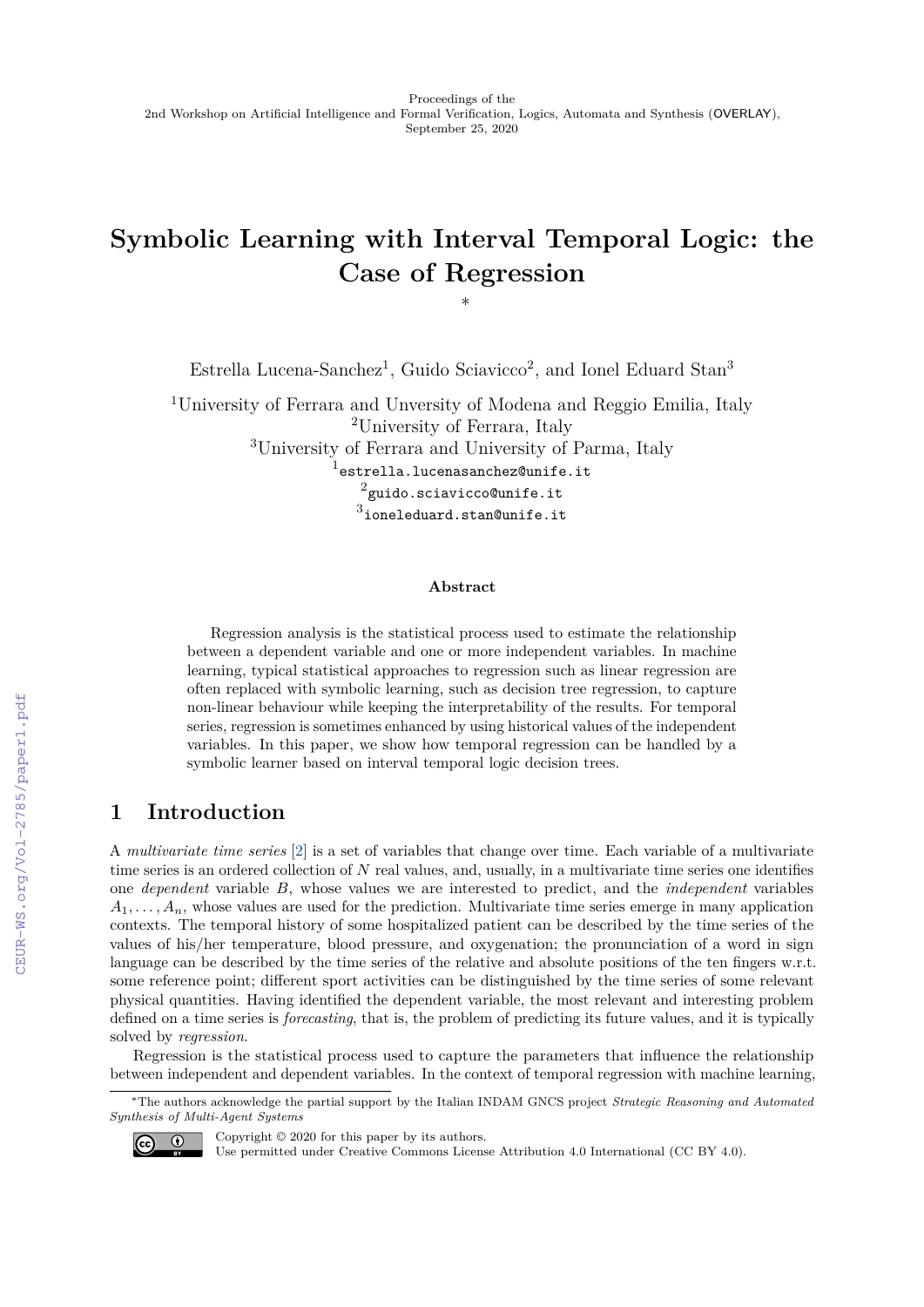

Figure 1: Approaches to temporal regression.

there are three main categories of approach. *Autoregression* is a set of statistical techniques developed mainly to model the idea that past values of the independent variable may influence, in several different ways, future values. These are techniques originally developed for univariate series, and later extended to the multivariate case. *Lagged variables* is the machine learning generalization to the latter idea, so to say, and it consists of transforming the original data set by adding virtual variables that represent the past values. For example, for a independent variable  $A_i(t)$  (in which we make it explicit the temporal parameter), one adds the lagged variable  $A_i(t-1)$  and  $A_i(t-2), \ldots$ , that correspond, respectively, to the value of  $A_i$  one, two,  $\dots$ , units of time before. In this way, a static learner (where each instance of the data set is independent from any other) can be used on the transformed data set, giving rise to the possibility of using *functional* regression algorithms, such as linear regression and neural networks, among others, and *symbolic* regression algorithms, such as regression tree learning algorithms. While certain classical regression algorithms, such as linear regression or decision trees are interpretable by nature (that is, they return an explicit model), the possibility of understanding the underlying process may be hampered by the presence of lagged variables.

Regression trees were introduced in the CART (*classification and regression trees*) system in [\[3\]](#page-4-0), but their practical introduction can be dated back to [\[7,](#page-4-1) [8\]](#page-4-2). The problem of extracting the *optimal* decision tree from a data set is NP-hard [\[6\]](#page-4-3), which justifies the use of sub-optimal approaches. The *ID3* algorithm [\[7\]](#page-4-1) is a greedy approach to the extraction of a decision tree, later extended and generalized in the algorithm C4.5 [\[9\]](#page-4-4). In this paper we sketch the theoretical basis of *temporal regression tree* learning, taking inspiration from [\[4\]](#page-4-5), in which the idea of temporal decision tree learning was first introduced. The underlying idea is to generalize the concept of lagged data. Instead of transforming the original time series into a static data set by simply flattening the past values of the independent variables into atemporal instances, we produce an intermediate data set in which each instance is, itself, a multivariate time series of a fixed length *l* (which is the amount of the lag). In this way, to predict a certain value  $B(t)$ , we use the multivariate time series given by the values of the variables  $A_1, \ldots, A_n$  at the times  $t - l, t - (l - 1), \ldots, t - 1, t$ , and we label it with the value  $B(t)$ , mimicking, in a way, a *moving window* approach. From [\[10,](#page-4-6) [4\]](#page-4-5), we know that an interval temporal logic such as HS [\[5\]](#page-4-7) is a very convenient language to describe time series. So, we use a greedy approach such as the one presented in [\[4\]](#page-4-5), suitably adapted to the regression case, to learn a locally optimal regression tree.

#### **2 Time Series and Interval Temporal Logic**

Let [*N*] an initial subset of N of length *N*. An *interval* over [*N*] is an ordered pair [*x, y*], where  $x, y \in [N]$ and  $x < y$ , and we denote by  $\mathbb{I}([N])$  the set of all intervals over [N]. If we exclude the identity relation, there are 12 different Allen's relations between two intervals in a linear order [\[1\]](#page-4-8): the six relations *R<sup>A</sup>* (adjacent to), *R<sup>L</sup>* (later than), *R<sup>B</sup>* (begins), *R<sup>E</sup>* (ends), *R<sup>D</sup>* (during), and *R<sup>O</sup>* (overlaps), depicted in Fig. [2,](#page-2-0) and their inverses, that is,  $R_{\bar{X}} = (R_X)^{-1}$ , for each  $X \in \mathcal{X}$ , where  $\mathcal{X} = \{A, L, B, E, D, O\}$ . Halpern and Shoham's modal logic of temporal intervals (HS) is defined from a set of propositional letters  $AP$ , and by associating a universal modality [X] and an existential one  $\langle X \rangle$  to each Allen's relation  $R_X$ . Formulas of HS are obtained by: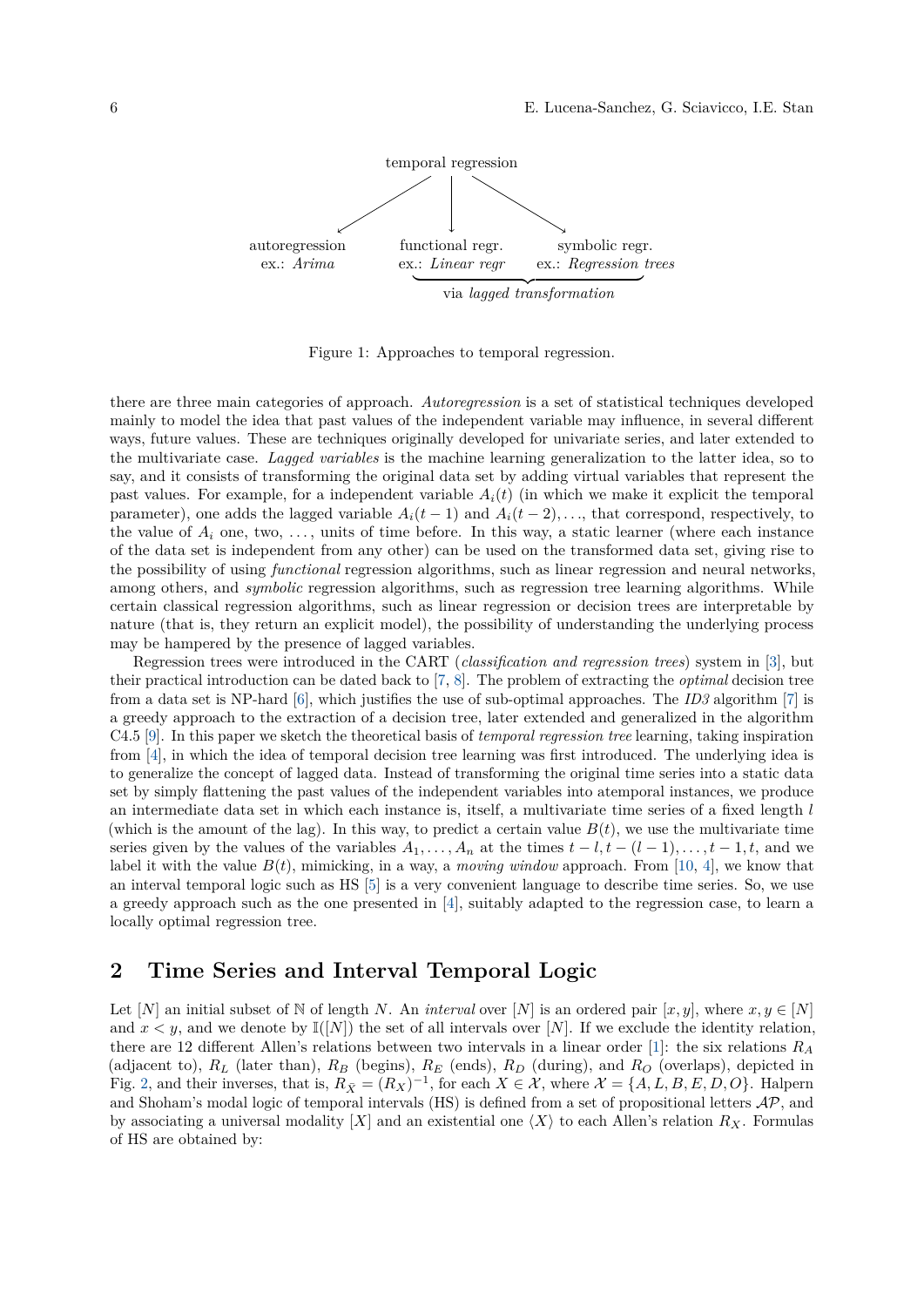

Figure 2: Allen's interval relations and HS modalities.

<span id="page-2-0"></span>
$$
\varphi ::= p \mid \neg \varphi \mid \varphi \lor \varphi \mid \langle X \rangle \varphi \mid \langle \bar{X} \rangle \varphi, \tag{1}
$$

where  $p \in \mathcal{AP}$  and  $X \in \mathcal{X}$ . The other Boolean connectives and the logical constants, e.g.,  $\rightarrow$  and  $\top$ , as well as the universal modalities [*X*], can be defined in the standard way, i.e.,  $[X|p \equiv \neg \langle X \rangle \neg p$ . For each  $X \in \mathcal{X}$ , the modality  $\langle \overline{X} \rangle$  (corresponding to the inverse relation  $R_{\overline{X}}$  of  $R_X$ ) is said to be the *transpose* of the modalities  $\langle X \rangle$ , and vice versa. The semantics of HS formulas is given in terms of *timelines*  $T = \langle \mathbb{I}([N]), V \rangle$ , where  $V : \mathcal{AP} \to 2^{\mathbb{I}([N])}$  is a *valuation function* which assigns to each atomic proposition  $p \in AP$  the set of intervals  $V(p)$  on which *p* holds. The *truth* of a formula  $\varphi$  on a given interval [*x, y*] in an interval model *T* is defined by structural induction on formulas as follows:

$$
T, [x, y] \Vdash p \quad \text{if} \quad [x, y] \in V(p), \text{ for } p \in \mathcal{AP};
$$
  
\n
$$
T, [x, y] \Vdash \neg \psi \quad \text{if} \quad T, [x, y] \Vdash \psi;
$$
  
\n
$$
T, [x, y] \Vdash \psi \vee \xi \quad \text{if} \quad T, [x, y] \Vdash \psi \text{ or } T, [x, y] \Vdash \xi;
$$
  
\n
$$
T, [x, y] \Vdash \langle X \rangle \psi \quad \text{if} \quad \text{there is } [w, z] \text{ s.t } [x, y] R_X [w, z] \text{ and } T, [w, z] \Vdash \psi;
$$
  
\n
$$
T, [x, y] \Vdash \langle \overline{X} \rangle \psi \quad \text{if} \quad \text{there is } [w, z] \text{ s.t } [x, y] R_{\overline{X}} [w, z] \text{ and } T, [w, z] \Vdash \psi.
$$
\n
$$
(2)
$$

A time series can be described by formulas of HS, in which propositional letters represent *decisions* of the type  $A_i \bowtie k$  ( $\bowtie \in \{\leq, =, \geq\}$ ) for some value k. We can arbitrarily impose that a decision  $A_i \bowtie k$  is *true* on an interval  $[x, y]$  if and only if the ratio between number of time points between x and y having a value that satisfies  $\bowtie$  *k* and the quantity *y* − *x* is at least  $\alpha$ , for a fixed  $\alpha$ . From there, we can lift the evaluation to a formula. For example, in Fig. [3,](#page-3-0) the series *T* is such that  $T$ , [3, 4]  $\vdash$  [*A*]( $A_1 > 10$ ), with  $\alpha = 1$ .

#### **3 Interval Temporal Logic Regression Trees**

Static regression learning is exemplified in Fig. [3,](#page-3-0) middle, left. If we want to construct a static regression model for the values of *B*, say, from the time point 3 to the time point 8, we build a data set with the values of *A*1*, A*<sup>2</sup> at each of such points associated with the corresponding value of *B*. Static lagged regression improves upon static learning by associating also the values of  $A_1$  and  $A_2$  at  $t-3$ ,  $t-2$ , and so on; a multivariate linear regression algorithm, or a regression tree, may benefit from this historical information to build a model for *B*. Since a static regression tree is an NP-hard problem, the most popular solution is to use a sub-optimal greedy strategy based on the following principles [\[7,](#page-4-1) [8\]](#page-4-2): given a data set  $\mathcal{D} = \{I_1, \ldots, I_m\}$ , it is defined the notion of *split*, by means of which  $\mathcal D$  is partitioned into two sets  $\mathcal D_1, \mathcal D_2$ on the basis of a decision (propositional formula) of the type  $A_i \bowtie k$ , for some attribute  $A_i$  and value  $k$ ; in other words, for each instance  $I_j$  we check:

$$
I_j \Vdash A_i \bowtie k
$$

to decide if  $I_j$  belongs to  $\mathcal{D}_1$  or  $\mathcal{D}_2$ . Then,  $\mathcal{D}, \mathcal{D}_1$ , and  $\mathcal{D}_2$  are compared against each other establish the amount of information conveyed by that split; in regression problems, the information can simply be the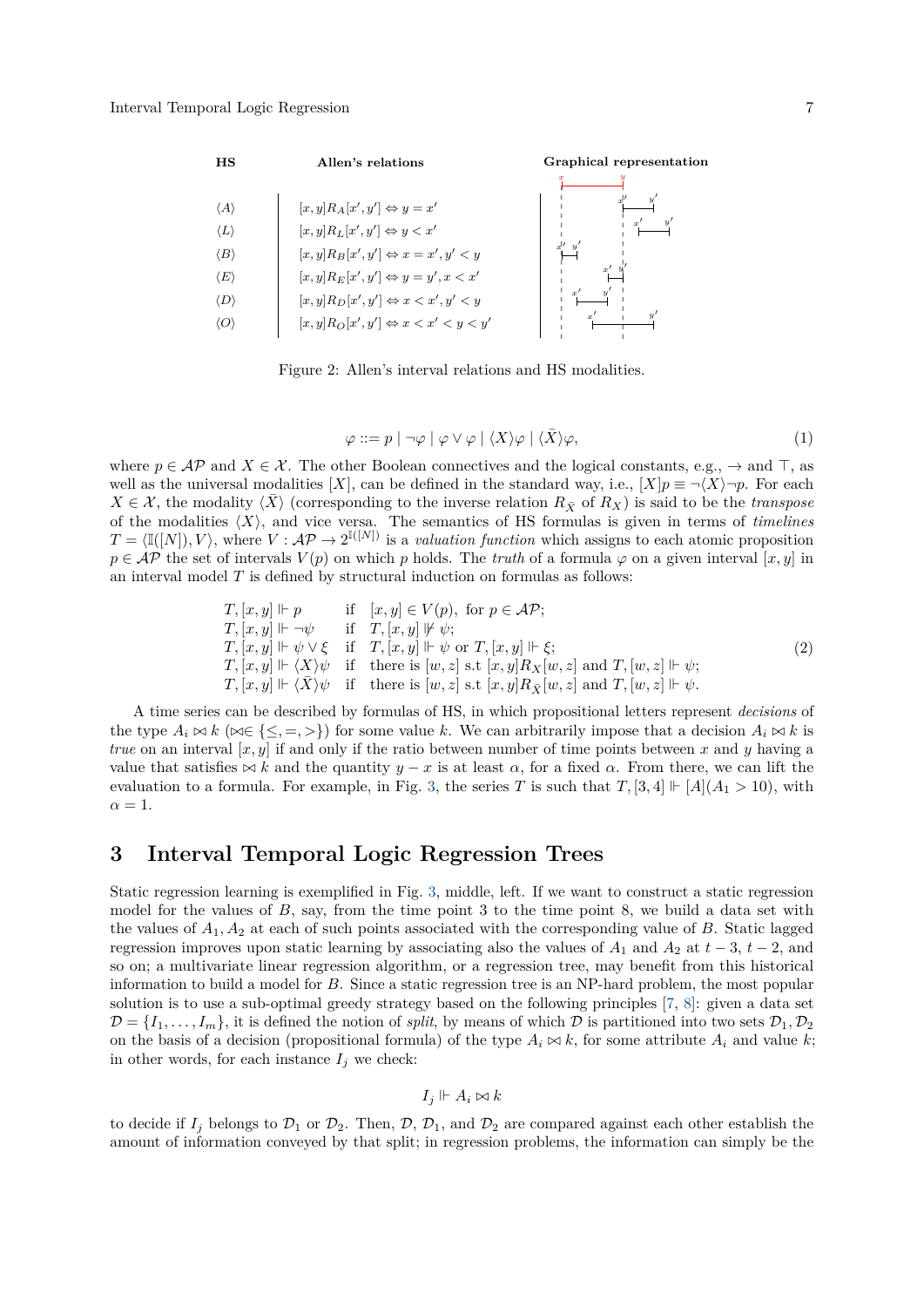

<span id="page-3-0"></span>Figure 3: A multivariate time series with three variables (top). Static regression (middle, left). Static lagged regression (middle, right). Multivariate time series regression (bottom).

*variance* of the predicted attribute in each data set. So, a simple greedy strategy can be devised: *(i)* at each step, if the stopping condition is not reached, find the attribute  $A_i$  and the value  $k$  that maximize the *information* conveyed by a split on that decision; *(ii)* split the current data set on the basis of the decision taken at the previous step; *(iii)* perform two recursive calls on the obtained data sets. At the end of this process, the entire model is described by a tree whose edges are labeled by decisions, and each branch can be seen as a propositional formula.

Here, we propose to design an algorithm capable to extract a regression tree after a transformation as in Fig. [3,](#page-3-0) bottom. For a fixed lag *l*, to each value  $B(t)$ , we associate the *finite time series* described by  $A_i(t-l), A_i(t-l+1), \ldots$  for each *i*, and each represented by a string. We define a split based on a HS formula of the type  $\langle X \rangle (A_i \bowtie k)$ , which we call *atomic HS formulas*, where decisions have taken the place of propositional letters. Thus, fixed a lag *l*, at the beginning, the time series *T* with *N* points is replaced by a data set  $\mathcal{T} = \{T_1, \ldots, T_{N-l+1}\}\$  in which each instance is, itself, a multivariate time series labelled by a value of *B* and encompassing *l* points. Each of such series is initially associated to a reference interval generically denoted [0*,* 1], and the main split operation now consists of checking:

$$
T_j, [x, y] \Vdash \langle X \rangle (A_i \bowtie k).
$$

By applying the same learning algorithm, then, one obtains a tree whose edges are labeled with atomic HS formulas instead of propositional formulas, and whose branches, then, can be read as formulas of HS. In this way, the obtained regression tree keeps the original non-linear (step-type) behaviour, but takes into account the recent history of a value to perform the prediction, and it does so natively. Initial experiments on real data sets seem to offer encouraging results.

#### **4 Conclusions**

We have sketched the theoretical bases for a temporal regression tree learning algorithm, based on the interval temporal logic HS, which allows us to natively take into account the past values of the independent variables and their mutual relationships.